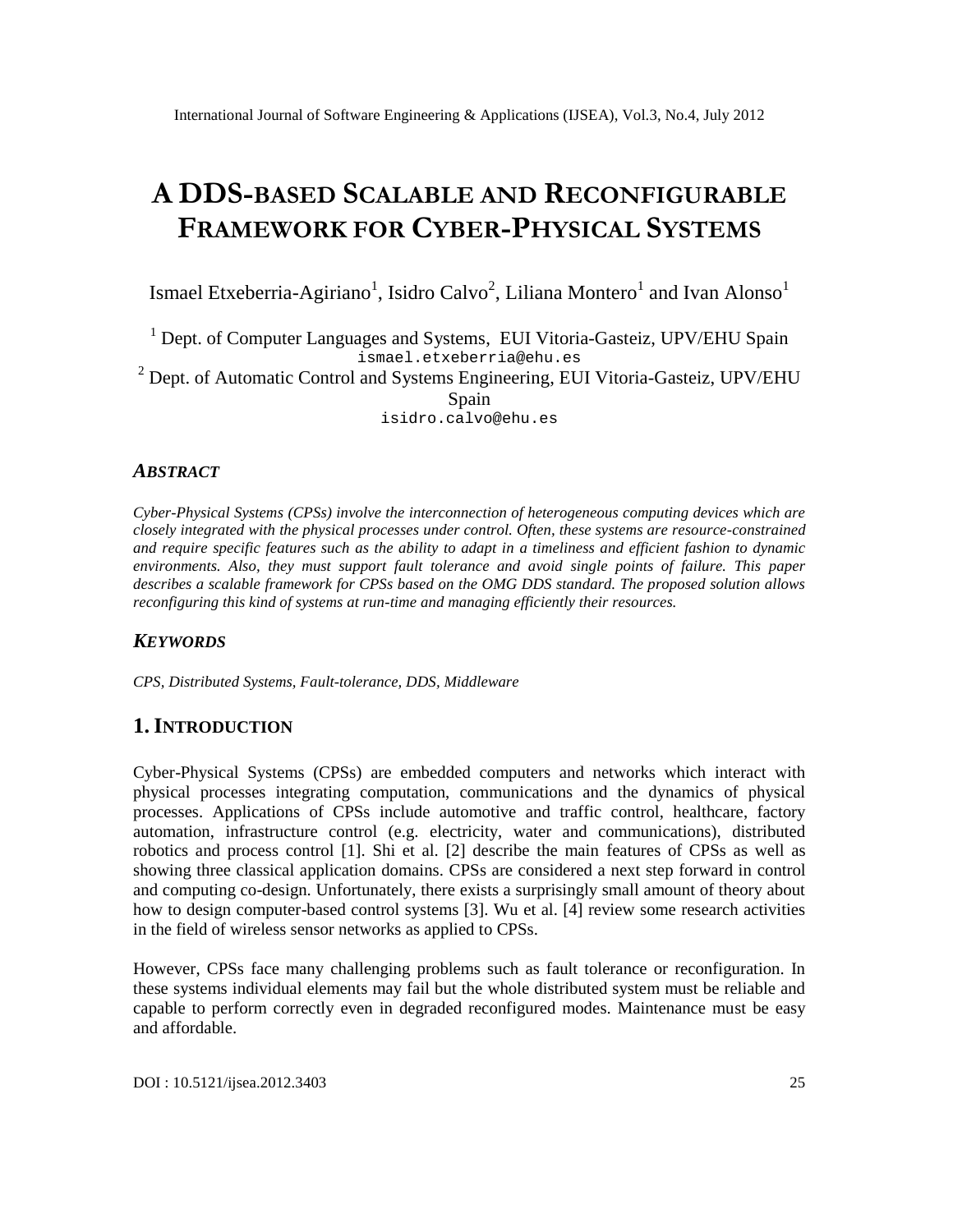CPSs use intensively communications, which in most cases are based over IP protocols [5]. However, as the complexity and size of CPSs grows, the use of distribution middleware solutions is desirable to help developers to manage the use of communications among the distributed nodes that may be executed over heterogeneous hardware platforms and operating systems. Some examples of well established distribution middleware technologies that allow the integration of the devices involved in CPSs are CORBA [6, 7], OPC [8] or Web Services [9]. In particular, DPWS (Devices Profile for Web Services) [10], defines a specification of Web Services aimed at devices with low resources that allows secure Web service messaging, discovery, description and eventing on resource-constrained devices.

More recently, the Object Management Group (OMG) released DDS (Data Distribution Service for Real-Time Systems) [11], which is a data centric middleware specification which follows the publisher/subscriber paradigm. DDS is a unique standard middleware specification that allows combinations of different programming languages (mainly C, C++ and Java), operating systems (such as Windows and Unix/Linux derivatives) and hardware platforms. The DDS specification is aimed at providing a high-performance publisher/subscriber middleware layer which is highly configurable through a rich set of QoS (Quality of Service) parameters. This is particularly interesting in contexts where communication services with different requirements coexist. Table 1 provides a list of the most relevant DDS QoS policies.

| Deadline                  | <b>History</b>            | Partition              | Time-Based Filter         |
|---------------------------|---------------------------|------------------------|---------------------------|
| <b>Destination Order</b>  | <b>Latency Budget</b>     | Presentation           | Topic Data                |
| Durability                | Lifespan                  | Reader Data Lifecycle  | <b>Transport Priority</b> |
| <b>Durability Service</b> | Liveliness                | Reliability            | User Data                 |
| <b>Entity Factory</b>     | Ownership                 | <b>Resource Limits</b> | Writer Data Lifecycle     |
| Group Data                | <b>Ownership Strength</b> |                        |                           |
|                           |                           |                        |                           |

DDS is a valuable technology for CPSs since it provides a platform-independent middleware layer for Data Centric Publish/Subscribe many-to-many communications. Actually, several authors such as [12, 13, 14, 15] propose solutions on top of this specification. DDS has been designed so that assuming that the underlying network infrastructure is deterministic, the middleware layer does not introduce indeterminism. Furthermore, DDS allows the management of many aspects of the communication behaviour to meet application requirements. As opposed to message-oriented approaches, DDS does not exchange data in the form of messages, but data is formally defined in a platform independent way. This approach allows the automatic generation of source code for specific target platforms. In addition, since DDS follows the publisher/subscriber paradigm, it allows decoupling producers and consumers of information. As a consequence, DDS may be seen as a kind of virtual bus software which abstracts the underlying network infrastructure.

This paper describes a reconfigurable framework that uses DDS as distribution middleware and exploits some of its features. Namely, it benefits from its efficiency and the rich set of QoS management properties. It is important to remark that the proposed framework must coexist with the distributed tasks that define the functionality of the application. More specifically, it provides an additional layer on top of DDS with mechanisms for managing fault-tolerance, reconfiguration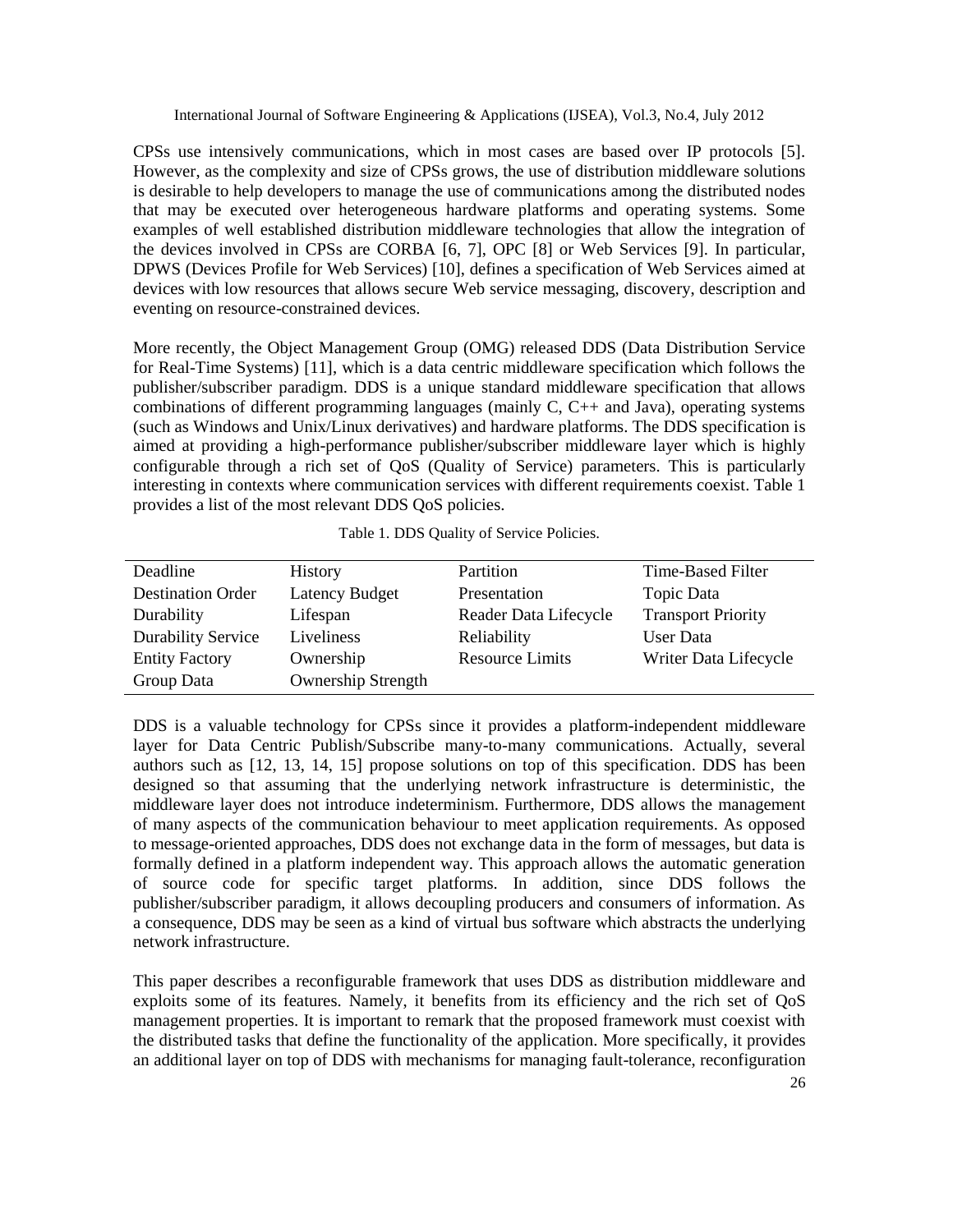to adapt to changes both in the functionality and in the environmental conditions, and resource management of the distribution application nodes. Finally, this framework improves the scalability of the system.

The reminder of this paper is structured as follows. Section 2 describes some preliminary concepts related to the proposed framework and its requirements in CPSs. These are the basis for the construction of a family of virtual topologies as detailed in Section 3. These topologies are used in Section 4 to maintain global state information using the DDS middleware. The evaluation of this framework is described in Section 5 simulating Poisson distribution task activations. Finally, Section 6 draws conclusions and proposes future evolution threads of this research.

# **2. PRELIMINARY CONCEPTS**

This Section introduces some preliminary concepts that will be used hereafter. It must be noted that the framework cohabitates with the distributed applications. So the messages required by the framework will share the same network infrastructure as the messages exchanged by the distributed application. Consequently, DDS can be considered as a software virtual bus for the whole CPS.

## **2.1. Resource Availability Modelling**

Reconfiguring a CPS requires some criteria. Typically, one reconfiguration criterion is based on the resource availability in order to determine which nodes are best suited to carry out a task. Therefore, it is necessary to model the available resources Examples of potential resources are CPU, memory or battery [16].

A clairvoyant ideal system knows at each instant the resource capacity of every node. Brought to practice, this approach introduces some drawbacks, especially as the complexity of the system increases. Also, it may be difficult to maintain in dynamic environments.

For the sake of describing the resource availability the term **status** is used here. It is assumed that the underlying operating systems provide mechanisms for measuring the values of these resources by the local applications at run-time.

In order to refresh the resource status information two approaches can be followed: (1) event triggered, that is, updates are pushed by significant resource status changes or (2) time triggered, that is resource status is periodically updated.

## **2.2. Fault Tolerance and Reconfiguration**

Some CPSs require fault-tolerance mechanism, whereas in other cases it is a desired design feature. A basic scenario can be a device running out of batteries. If the device is capable of detecting that a battery threshold is surpassed, it may signal it to its neighbors so one of them replaces it without experiencing service disruption. Otherwise, a periodic heartbeat may be used to check whether all devices are alive.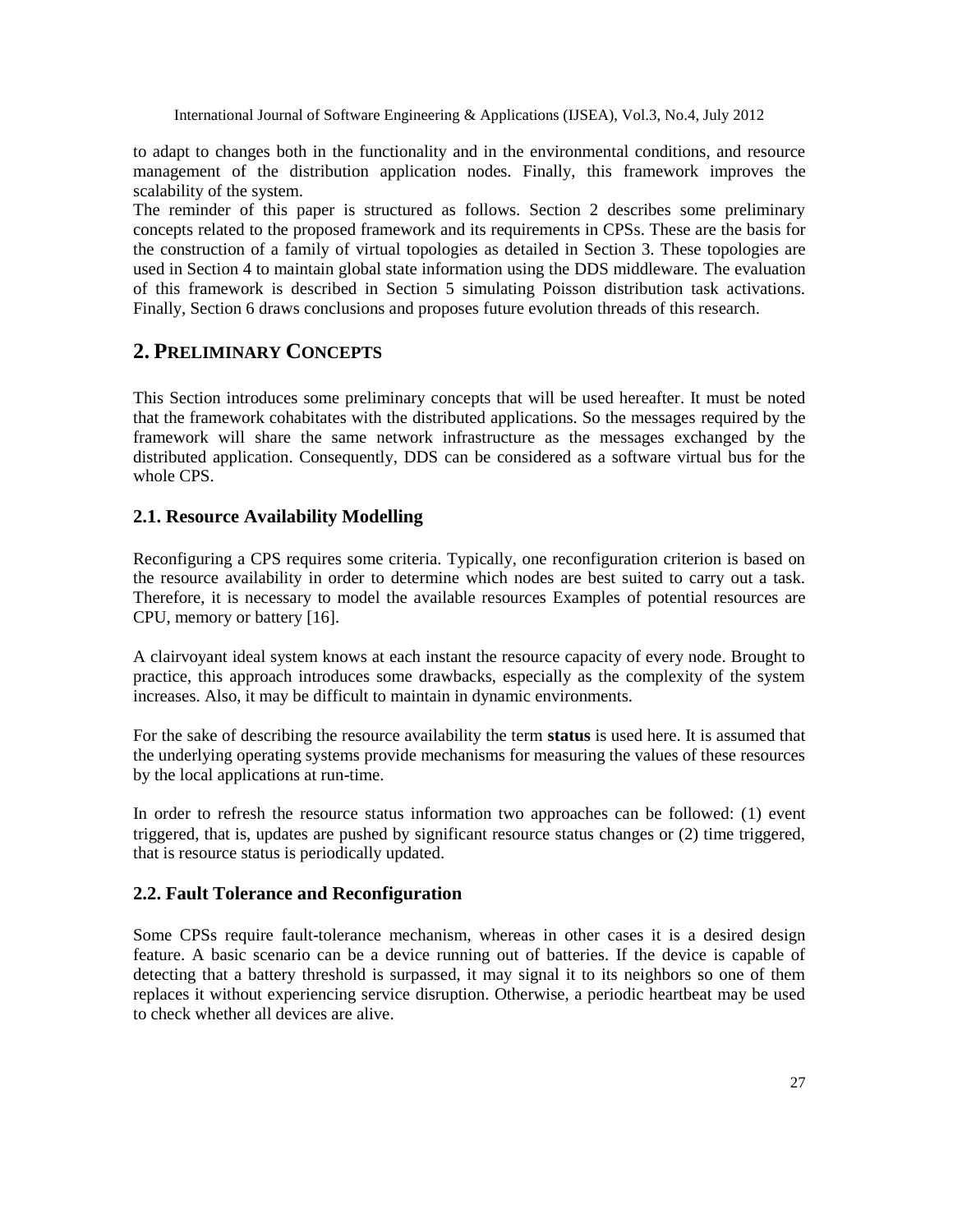#### **2.3. Process migration and data distribution**

Dynamic CPSs may require the migration of code, data or running processes from one node to another. In addition, these mechanisms may be used for other features such as installing or updating new software versions at run-time. Some authors present solutions for this problem, some of them on top of DDS. An example may be found in Park et al. [13].

Also, appropriate mechanisms must be set to distribute relevant data to the processing unit. A data-centric middleware like DDS is very adequate for this purpose, since it provides QoS control mechanisms. As a matter of example, DDS allows reassigning ownership on data readers and writers which, combined with the persistence QoS, may be employed as useful and efficient strategies to redirect data from a faulty device to its replacer.

#### **2.4. Reconfiguration Candidate Selection**

There are multiple situations that may trigger reconfiguration. Sometimes, the failure or the replacement of a node will require a quick solution to avoid that some running functionalities remain unattended. More frequently, resource usage optimization or environmental changes can motivate reconfiguration.

In a reconfiguration stage it may be necessary to decide which node is the best candidate to take over to carry out a task. This process is known as candidate selection.

There are two main candidate selection types of approaches: some are (1) sender initiated, when the nodes requiring a service initiate the reconfiguration process. However, this strategy has no reference of current system status. Additionally, together with a delay, it also introduces an extra overhead when the overall system is highly loaded, which is not desirable. Other approaches are (2) receiver initiated. In this case, nodes with spare resources offer services that are used only if necessary. One interesting option is to establish a virtual communication topology to provide the identity of nodes capable of taking over some tasks.

# **3. STATUS INFORMATION EXCHANGE STRUCTURE**

This section introduces a family of information exchange structures called **Reliable Friend** (RF). This name comes intuitively from the idea that, in its simplest version, each node will try to keep the identity of one node with spare resources to replace it. The reliable candidate will be based on the resource availability information. The advantage of limiting this information to one or just a few nodes is that information exchange is reduced, producing highly scalable systems. In CPSs with hundreds or even thousands of participant nodes, nodes are given a local view of an alternative to solve failures or temporal high workload situations.

It is based on a simple structure. Some alternatives are also described to illustrate the potential of these structures, which never rely on a centralized single point of failure entity.

Simulations of the behaviour of this algorithm show that it is an effective approach when compared to non-cooperative, clairvoyant and random variants [17].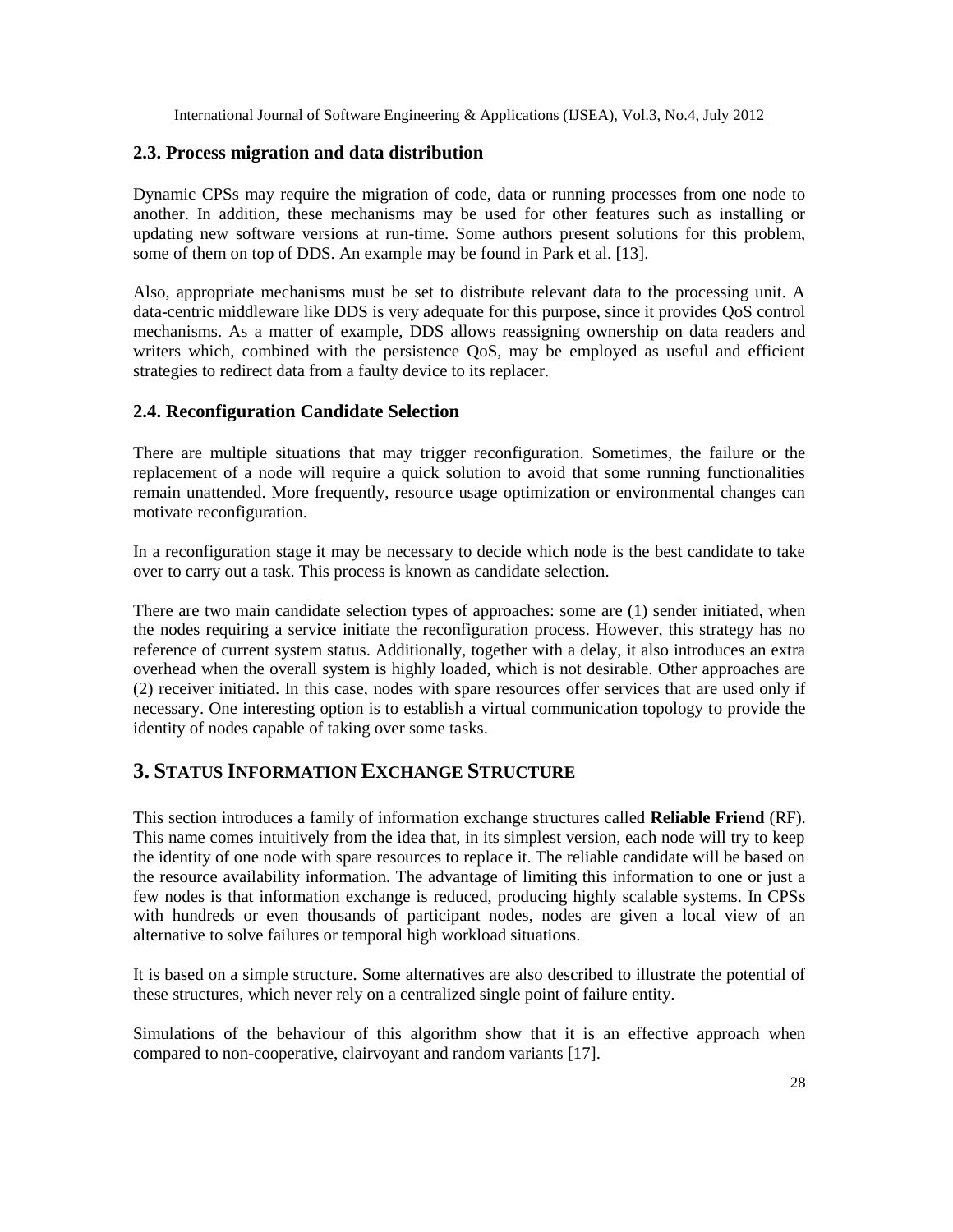#### **3.1. Basic Reliable Friend**

The relationship among nodes can be established based on the bootstrap hazard or on some communication convenience, among other possibilities. This relationship will determine the reconfiguration target preference for each node, resulting in a virtual topology called the **Official Structure** (OSt).

A directed cyclic graph has been chosen as the basic OSt. Fig 1.a depicts the OSt of a system with 10 participating nodes. Under resource availability node  $n_0$  will rely on node  $n_1$ ; node  $n_1$  will rely on  $n_2$ , and so forth. With this naming convention it can be seen that for m nodes, node  $n_{m-1}$  is linked to  $n_0$ . Under this relationship, two nodes  $n_i$  and  $n_{i+1}$  are called **Official Sender** (OSe) and **Official Receiver** (ORe) respectively.



a) Official Structure

b) Official and Temporal Structures

Figure 1. Example of Basic Reliable Friend Structures with 10 nodes.

The willingness of nodes to receive or send workload from/to other nodes will depend on an application dependent resource availability status, introduced in the previous Section. In the basic case two possible states are considered: **Available**, or able to receive processes, and **Unavailable**, or ready to send processes. From a node's local point of view time or event triggered evaluation is required in order to detect transitions from Available to Unavailable and vice versa.

A status information exchange mechanism can be used to establish a dynamic structure called the **Temporal Structure** (TSt). Figure 1.b depicts the TSt of a system with 10 participating nodes where some of them, namely  $n_2$ ,  $n_5$  and  $n_6$ , are represented as Unavailable in dark colour. As a consequence of this dynamic situation, nodes  $n_1$ ,  $n_4$  and  $n_5$ , cannot rely on them and they need a **Temporal Receiver** (TRe). It has been chosen that the TRe for a node is the first Available node found following the OSt.

#### **3.2. Bidirectional Reliable Friend**

Sometimes having just one candidate is not enough to ensure high reliability, especially when states change rapidly or the information is not regularly updated. On top of that, as a result of reconfiguration, Unavailable nodes may accumulate resulting more hazardous.

An alternative to the basic RF structure can be the **Bidirectional RF** (BRF) structure. The OSt, as depicted in Figure 2.a, provides the information of two official candidates for each node. The TSt (Figure 2.b) is maintained in such a way that the identity of two Available nodes is kept, whenever there is any present in the system.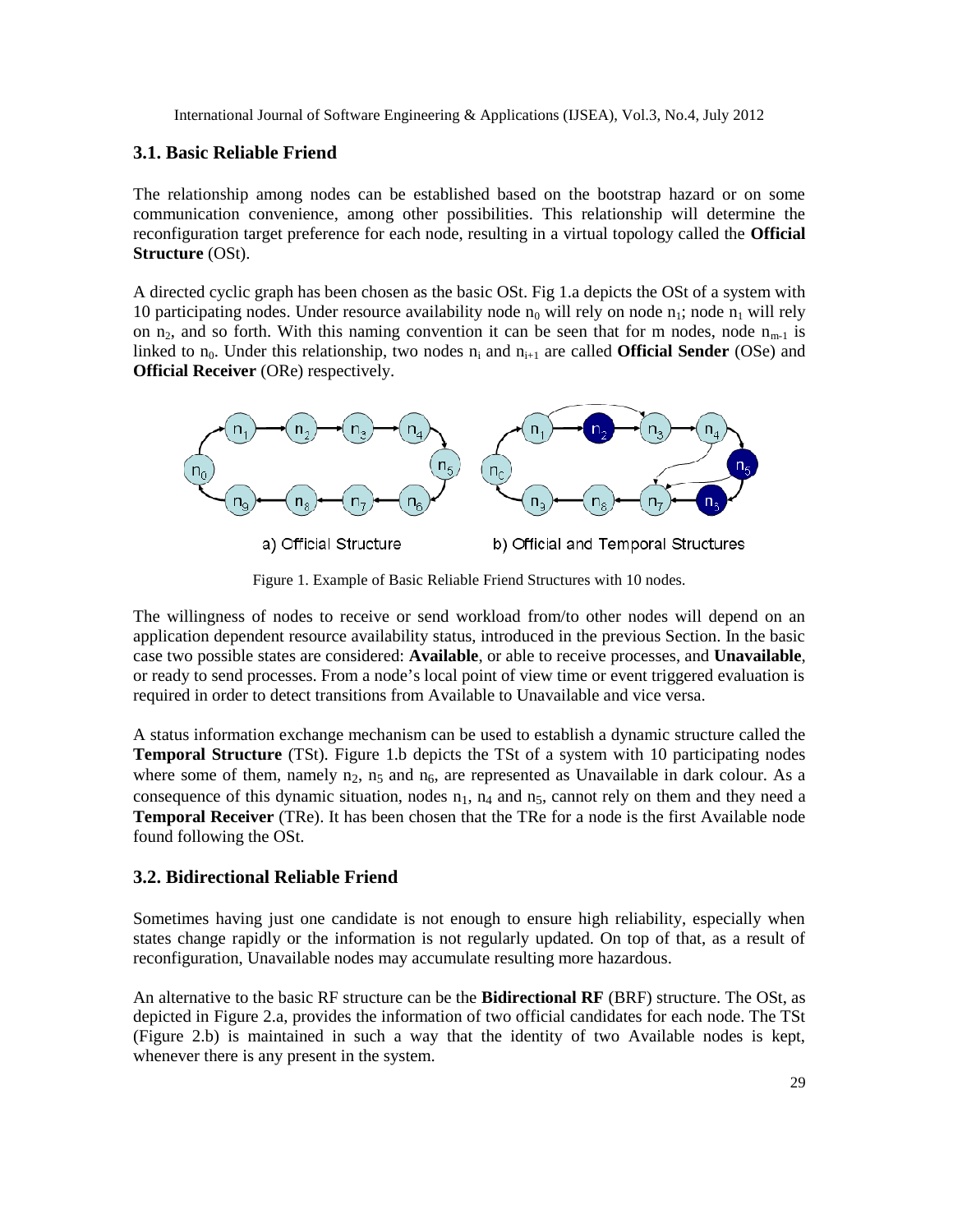

Figure 2. Bidirectional Reliable Friend Structure with 10 nodes.

#### **3.3. Simplified Bidirectional Reliable Friend**

The BRF provides the identity of two participant candidates for each nodes but maintaining the structure can be more time consuming. The **Simplified BRF** (SBRF) reduces this information update in the case of Unavailable nodes, so that for Unavailable nodes the identity of only one candidate is kept. In Figure 3 it has been chosen that the TRe for a node to be the closest node (in number of hops) in both directions, and the clockwise direction to break ties. The intention of this alternative is that allow Unavailable zones expand in both directions.



Figure 3. Simplified Bidirectional Reliable Friend Structures with 10 nodes.

## **3.4. Other Reliable Friend Variants**

Other variants of RF structures have also been considered which are more relevant for load balancing, namely: Multi-Level RF (MLRF) and Multi-State RF (MSRF). Combinations of RF structures can also be used in the form of Multi-Purpose RF and Multi RF. As they do not add much to the main purpose of this paper they have been omitted. A more detailed description of these topologies can be found in [18].

### **4. FRAMEWORK IMPLEMENTATION DETAILS OVER DDS**

Previous Section presented a family of reconfiguration topologies called Reliable Friend (RF). This Section discusses the RF framework implementation details on top of DDS. In particular, it is discussed the definition of the topics to keep the topologies and the selection of the DDS QoS parameters.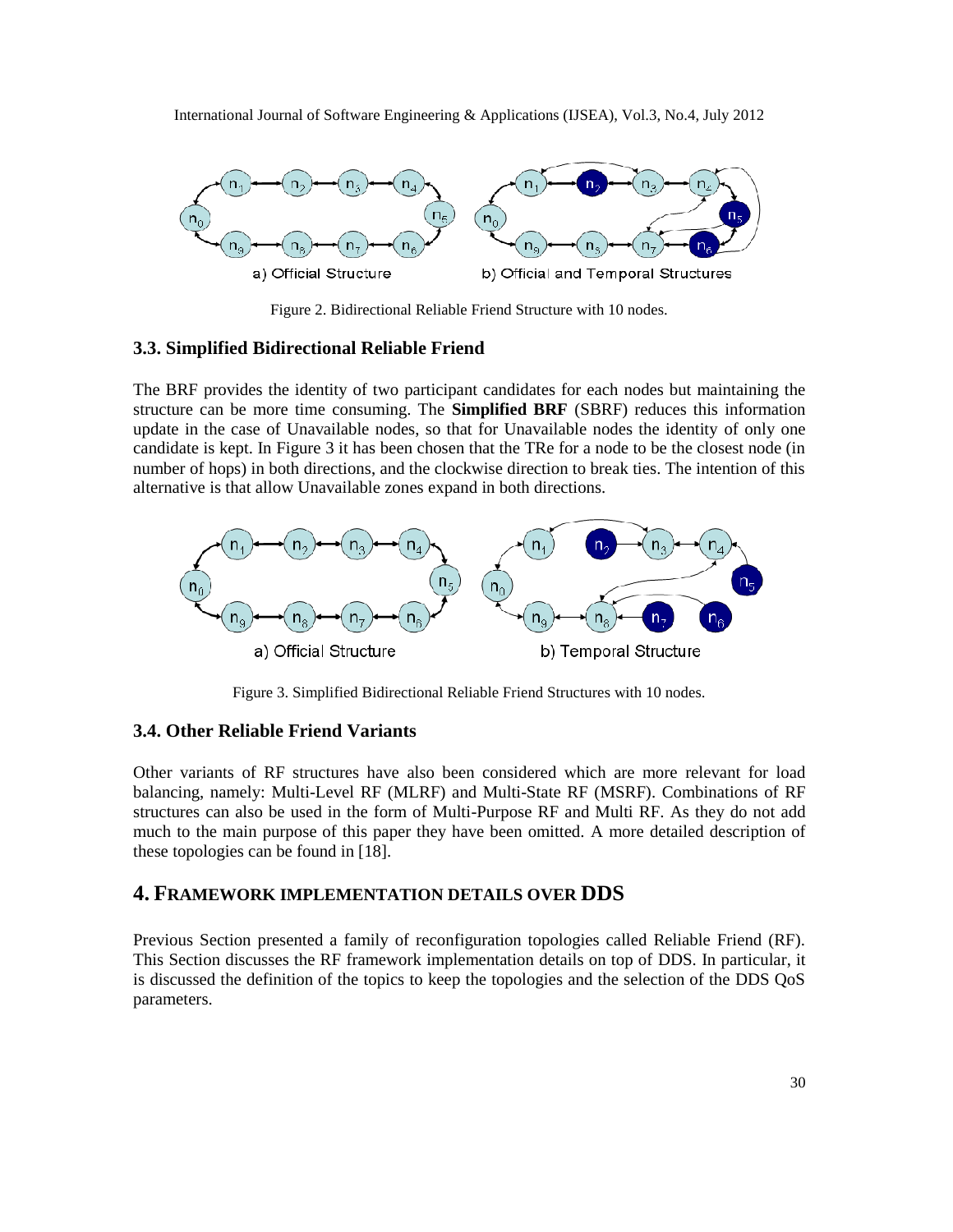#### **4.1. Reliable Friend Official Structure Construction**

Figure 4 illustrates the construction of the Official Structure (OSt) under different scenarios. First case in Figure 4.a occurs when a node  $n_0$  is alone in the system, resulting in a single node structure. Under that situation, when another node  $n_1$  arrives, as in Figure 4.b, it will become a two node structure. Figure 4.c describes the situation where a two node structure exists and a new node,  $n_2$ , arrives. It illustrates how it is inserted at the end of the structure following the arrival sequence. This process continues as nodes incorporate.



Figure 4. Insertion of a node a)  $n_0$  with no others; b)  $n_1$  with another; c)  $n_2$  with other nodes; d) the Arrivals topic keeps a history of the identity in arrival order of m participants.

In order to apply this process with DDS, a topic called **Arrivals** (Fig 4.d) is used with a history QoS value set to a value *m* high enough. An incoming node, n<sub>i</sub>, will publish its identity on this topic and it will immediately after subscribe to it. On the first case, shown in Figure 4.a, node  $n_0$ will only find its own identity and it will form the single-node structure. In other cases nodes  $n_1$ ,  $n_2, \ldots$  will find on this topic the identity of the node inserted just before themselves, i.e.  $n_0, n_1, \ldots$ 



Figure 5. Insertion of a node a)  $n_z$  notifies  $n_x$ ; b)  $n_x$  notifies  $n_z$ ; c)  $n_x$  notifies  $n_y$ ;

To actually update this structure the action sequence shown in Figure 5 will be followed. In Figure 5.a node  $n_z$  wants to insert itself between  $n_x$  and  $n_y$  only knowing the identity of  $n_x$ .  $n_z$ publishes its identity on a topic where  $n_x$  waits subscribed for new **ORe**-s. Then  $n_x$  will update this information and publish two topics: one informing on the new **OSe** for  $n<sub>z</sub>$  (Figure 5.b) and another (Figure 5.c) informing on the new **OSe** for ny.

#### **4.2. Reliable Friend Temporal Structure Construction**

31 Independently from the number of participating nodes the vision of the system for any of the nodes is limited to itself (Me), its Official Sender (OSe), its Official Receiver (ORe), and sometimes its Temporal Receiver (TRe). This is illustrated in Figure 6 under different scenarios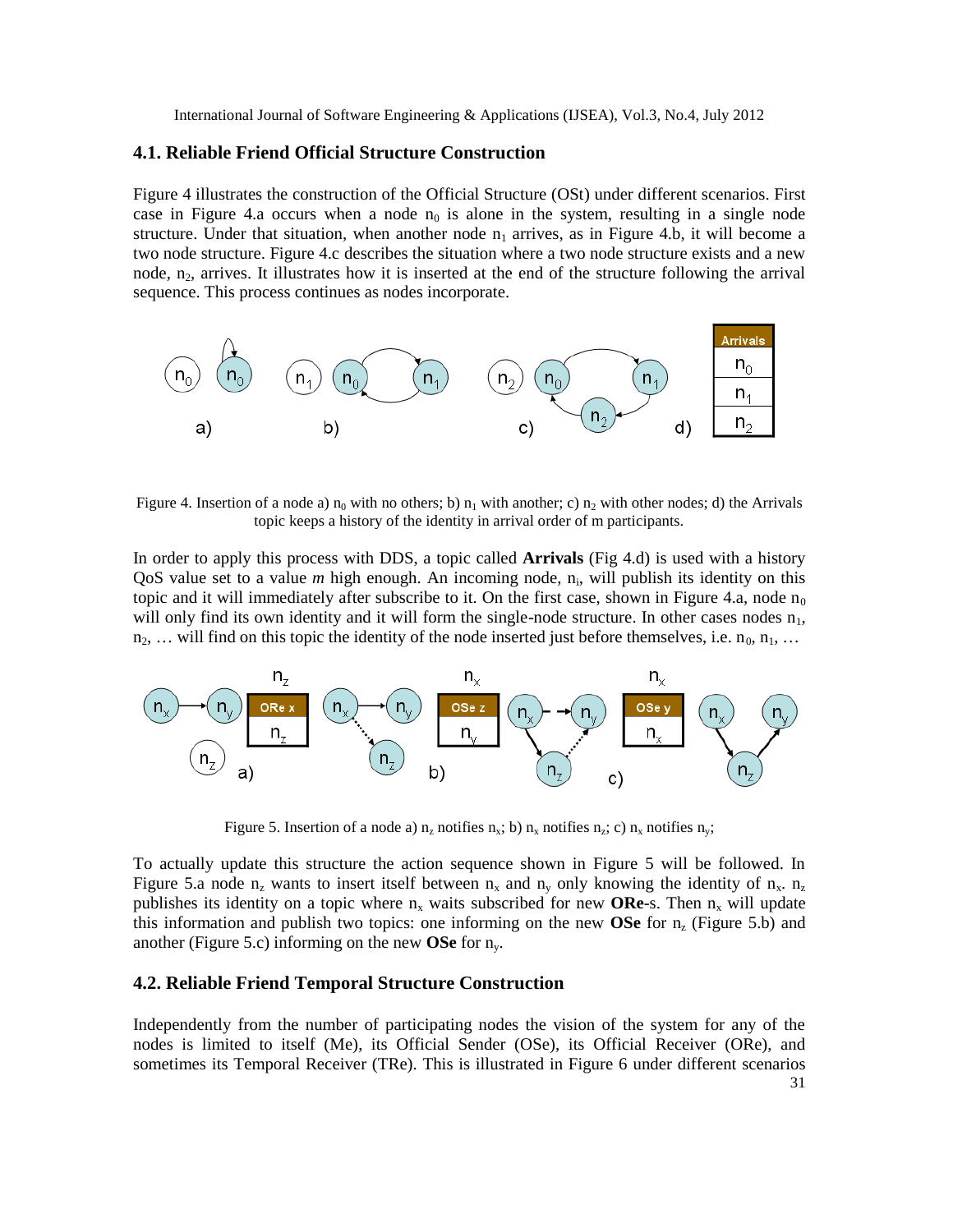where any of the nodes, Me, can be the reference. For any node Me we may find that: Figure 6.a its ORe is Available, so that it can be trusted; no state information on the OSe is present; Figure 6.b its ORe is Unavailable; the identity of the next Available is present, with no reference on how many Unavailable nodes are in between; Figure 6.c all nodes but itself, Me, are Unavailable; when this node becomes Unavailable the situation in Figure 6.d may arise, i.e. all nodes become Unavailable; this situation can be detected as in Figure 6.c it detects that Me was the only Available node.



Figure 6. Vision of the system state from the point of view of a node (Me)

In order to maintain this information consistently all nodes keep the following information:

- Me: my identity, identity of the node concerned
- ORe: identify of the Official Receiver (possible Me)
- TRe: identity of the Temporal Receiver (possibly Me or Null)
- OSe: identity of the Official Sender
- State: my availability state, Available or Unavailable

Nodes may publish and subscribe to DDS topics as necessary. All nodes  $n_i$  **publish** a topic MyBox<sub>i</sub> with the identity of the first Available node in the sub-graph starting from itself.

All nodes always **subscribe** to the topic of the following node, the ORe. Additionally, whenever the ORe of a node is Unavailable, nodes also **subscribe** to the topics published by the TRe as it may provide updating information of the identity of another node further in the directed graph.

Three possible events may occur that make this structure change: a) the transition of a node from Available to Unavailable, b) the transition of a node from Unavailable to Available and c) the reception of a topic update, which may cause the propagation of Msg, the identity of an Available node or Null when such a node is not present in the whole system. This latter case allows distinguishing two cases: one coming from the ORe and another coming from the TRe, although both could be treated in a uniform manner.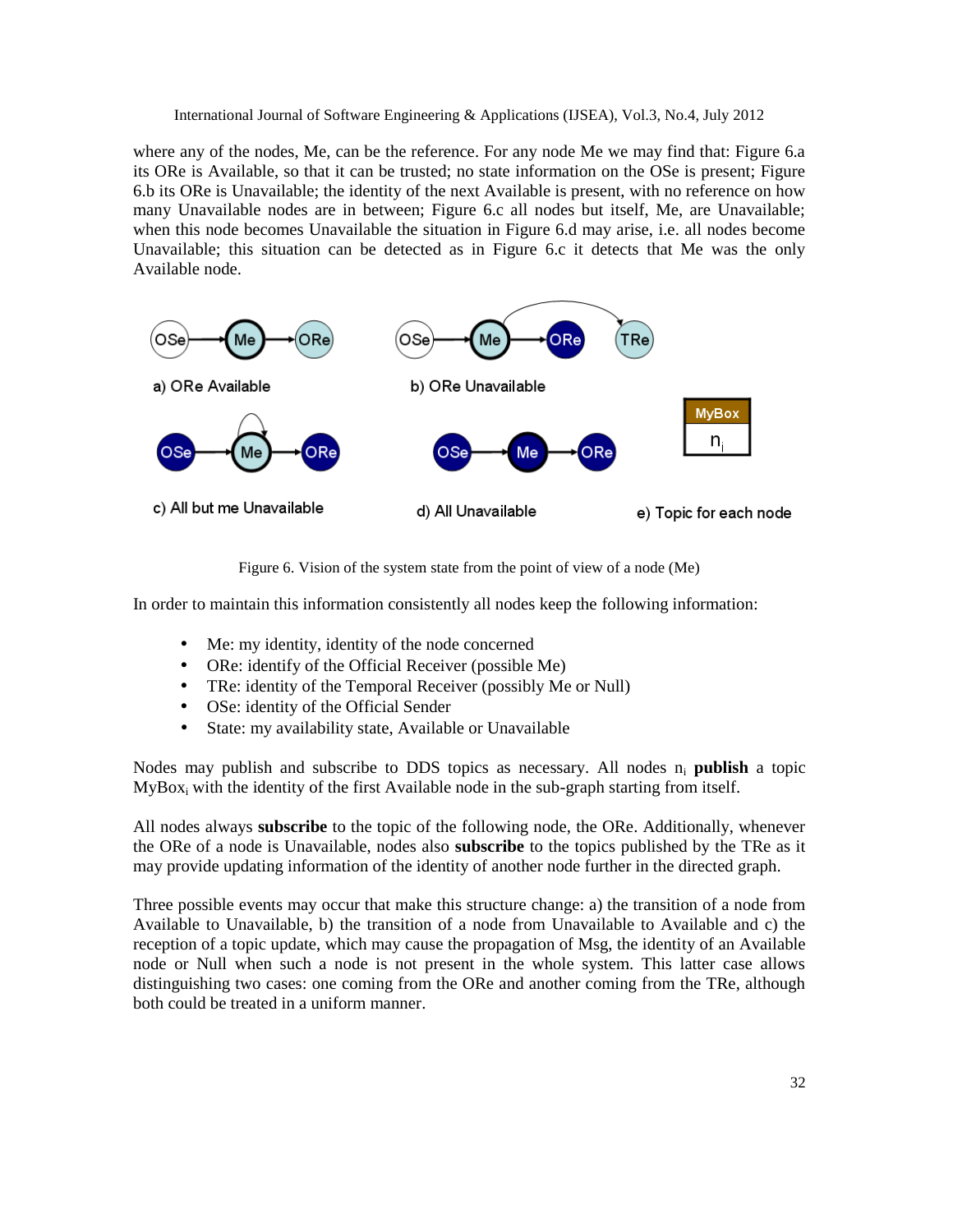#### **4.2.1. State Change from Available to Unavailable**

When a node becomes Unavailable and it was the last Available node in the system, then no Available node remains in the system. This condition can be checked just by verifying if the TRe corresponds with its own identity. The identity of the previous TRe or Null if it was itself is published on MyBox and this information is received by all nodes subscribed to it, being its OSe and many possible temporal senders. This action can be represented algorithmically:

**If** TRe = Me **Then**  $TRe \leftarrow$  **Null** Publish (MyBox, TRe)

#### **4.2.2. State Change from Unavailable to Available**

When a node becomes Available, it just needs to inform its OSe, which will need to restore its TRe to its ORe. This information will be propagated backwards in the Official Structure as necessary. DDS allows a special case when all nodes become Unavailable, which is subscribing all to a special **OneBack** topic, waiting for the first node to become Available. Instead of relying on a one-by-one propagation this would profit the DDS distribution mechanism which is expected to perform efficiently. The first node becoming Available will publish on this topic. This new case can be represented algorithmically:

**If** TRe = **Null Then** Publish (OneBack, Me) TRe  $\leftarrow$  Me Publish (MyBox, Me)

#### **4.2.3.** Topic Update on ORe, with a New Msg  $\leftarrow$  TRe

This update means either that the ORe has become Available and we get its identity or that the identity of the TRe has changed. This may result from a status modification of our ORe or some node found following the cyclic graph. If the node was subscribed to a TRe it must cancel this subscription; if the identity received is not that of its ORe the corresponding subscription must be issued. Finally if the node is Unavailable this information needs to be propagated backwards. An exception must be considered when its identity has been propagated all around the directed graph. In that particular case propagation is stopped. This can be represented algorithmically:

```
If TRe Null Then
  CancelSubscription(TRe)
If Msg = ORe Then
  TRe ← Null
Else
  Re ← Msg
Subscribe (TRe)
If (State = "Unavailable" And Msg Me) Then
  Publish (MyBox, Msg)
```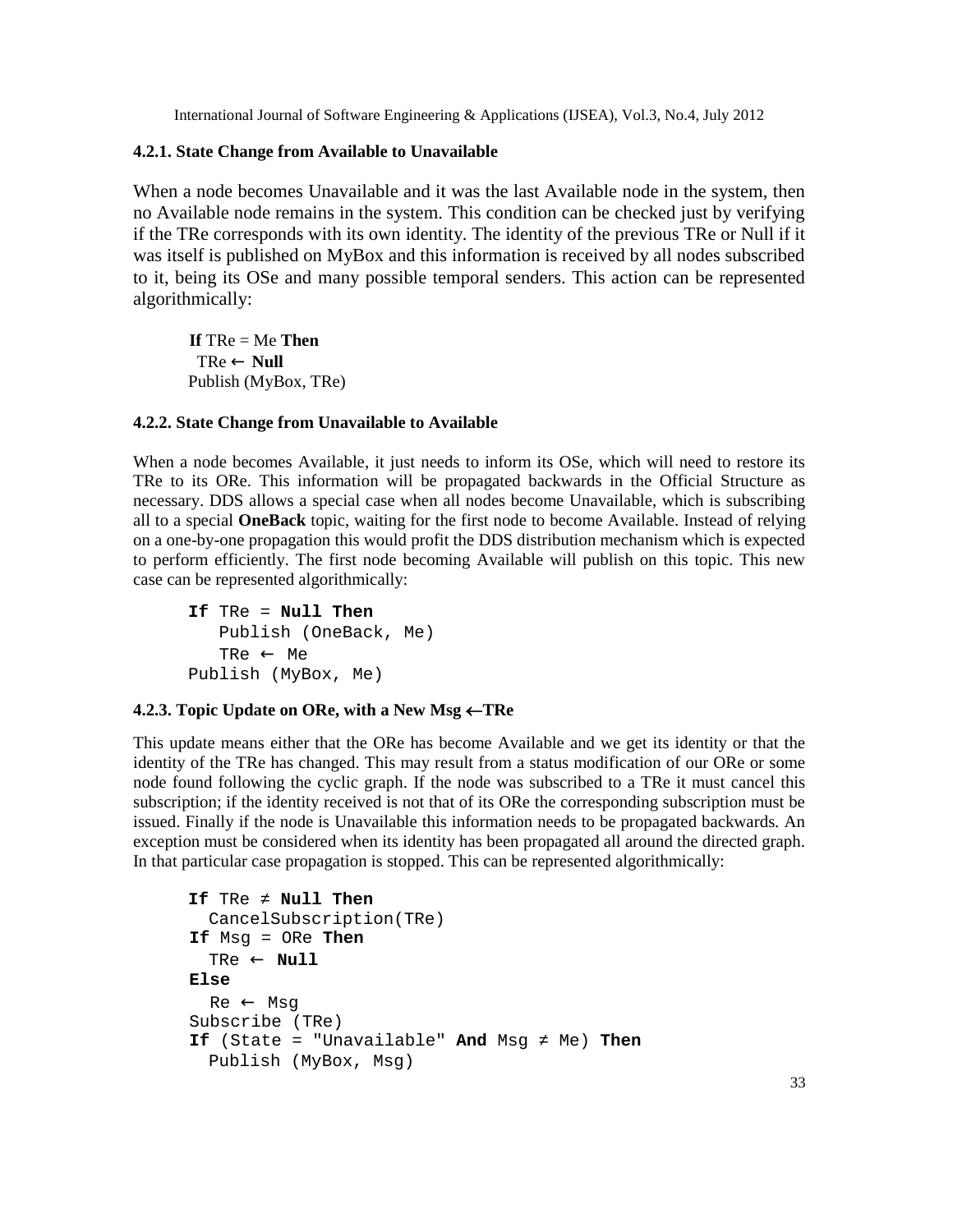#### **4.2.4.** Topic Update on TRe, with a New Msg ← TRe

This update is similar to the previous one but always means that the current TRe of the node receiving Msg has become Unavailable. The previous subscription is cancelled and a new subscription is issued if Msg carries the identity of an Available node. No propagation is required as all Unavailable nodes before the updating node are subscribed to its topic. This is represented algorithmically:

CancelSuscription(TRe) TRe ← Msg **If** TRe **Null Then** Subscribe (TRe)

#### **4.3. Quality of Service Configuration**

The construction and maintenance of the RF structure require 5 communication topics:

- 1. **Arrivals**: used by arriving nodes to determine their ORe
- 2. **ORe**: used by arriving nodes to notify a change in the OSt
- 3. **OSe**: used by a notified node to rearrange the OSt
- 4. **MyBox**: used by nodes to publish the TRe
- 5. **OneBack**: used by a node becoming Available when no one is known to be Available

The main DDS QoS configuration parameters used for these services are summarized in Table 2. All these services will be combined with the application dependent services.

|                           | <b>Topics</b>   |              |              |                |
|---------------------------|-----------------|--------------|--------------|----------------|
|                           | <b>Arrivals</b> | ORe & OSe    | <b>MyBox</b> | <b>OneBack</b> |
| <b>Distribution</b>       | One to many     | One to one   | One to many  | One to many    |
| <b>Destination order</b>  | Source          | Source       | Source       | Source         |
| <b>Durability</b>         | Persistent      | Volatile     | Volatile     | Volatile       |
| <b>History</b>            | Keep N          | Keep last    | Keep last    | Keep last      |
| <b>Latency Budget</b>     | Life proof      | Life proof   | Life proof   | Life proof     |
| Lifespan                  | Long            | <b>Short</b> | <b>Short</b> | <b>Short</b>   |
| <b>Liveliness</b>         | Automatic       | Automatic    | Automatic    | Automatic      |
| <b>Reliability</b>        | Reliable        | Reliable     | Reliable     | Reliable       |
| <b>Transport Priority</b> | Highest         | Highest      | Highest      | Highest        |

Table 2. Mapping of DDS Quality of Service Policies on the RF services

# **5. FRAMEWORK EVALUATION**

For the evaluation of the framework construction method presented in previous section several simulations were implemented with some variants [19]. The test scenario consisted of four real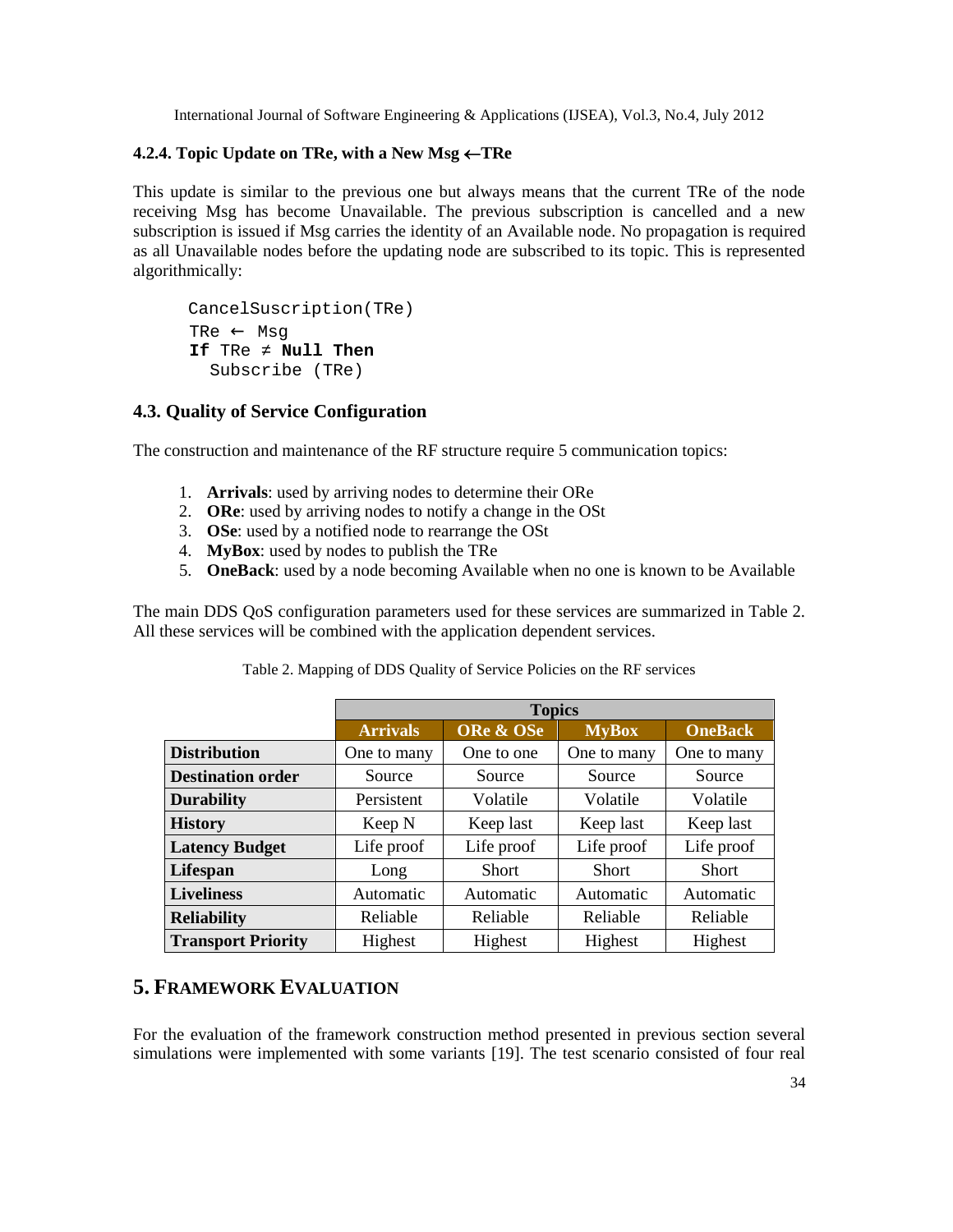nodes running the simulation program developed using OpenSplice [20] but could be used with an arbitrary number of nodes.

The Basic Reliable Friend (RF) Official Structure (OSt) was constructed according to the proposed mechanisms and some tests were carried out to verify that the circular ring was correctly obtained. It is noted that this construction schema only works in absence of failures. This assumption is considered acceptable for the sake of testing the basic construction method and the dynamics behaviour of the temporal structure. An improved design should be complemented with failure detection and reconfiguration mechanisms.

The Basic RF Temporal Structure (TSt) construction test implies the simulation of task activations. Following the fundamentals of the Basic RF TSt construction two states are considered, (1) Available, or able to assume more workload than the one already assigned; and (2) Unavailable, or unable to assume more workload.

Poisson distribution (1) task activation was simulated where k is the number of occurrences of the phenomenon in a given interval and  $\lambda$  is a positive parameter that represents the number of times the event occurs in that interval.

$$
f(k; \lambda) = \frac{e^{-\lambda} \lambda^k}{k!},
$$
\n<sup>(1)</sup>

This probabilistic variable was utilised with a threshold determining the availability for each node on next interval. Nodes simulated these random state changes and their corresponding information updates.

The proposed mechanisms worked correctly on the different evaluation tests carried out on the final design.

# **6. CONCLUSIONS AND FUTURE WORK**

This work has presented a scalable and reconfigurable framework on top of DDS for CPSs. DDS has been selected since it is unique and high performance middleware specification that provides fine grained mechanisms to manage the QoS properties of communications. Also, it solves the problem of heterogeneity since it can coexist with different programming languages, hardware platforms and operating systems. The proposed framework, which is relatively simple, is capable of adapting in a timeliness and efficient way to dynamic environments. Also, it supports faulttolerance and avoids single points of failure. Finally, it eases the management of the resources of the CPSs and allows the reconfiguration of the system at run-time in response to node failures, changes in the environment, modifications in the functionality of the system or software updates.

The proposed framework was evaluated using the commercial OpenSplice DDS product showing an adequate behaviour in the initial construction of the RF official structure and the dynamic maintenance of the RF temporal structure.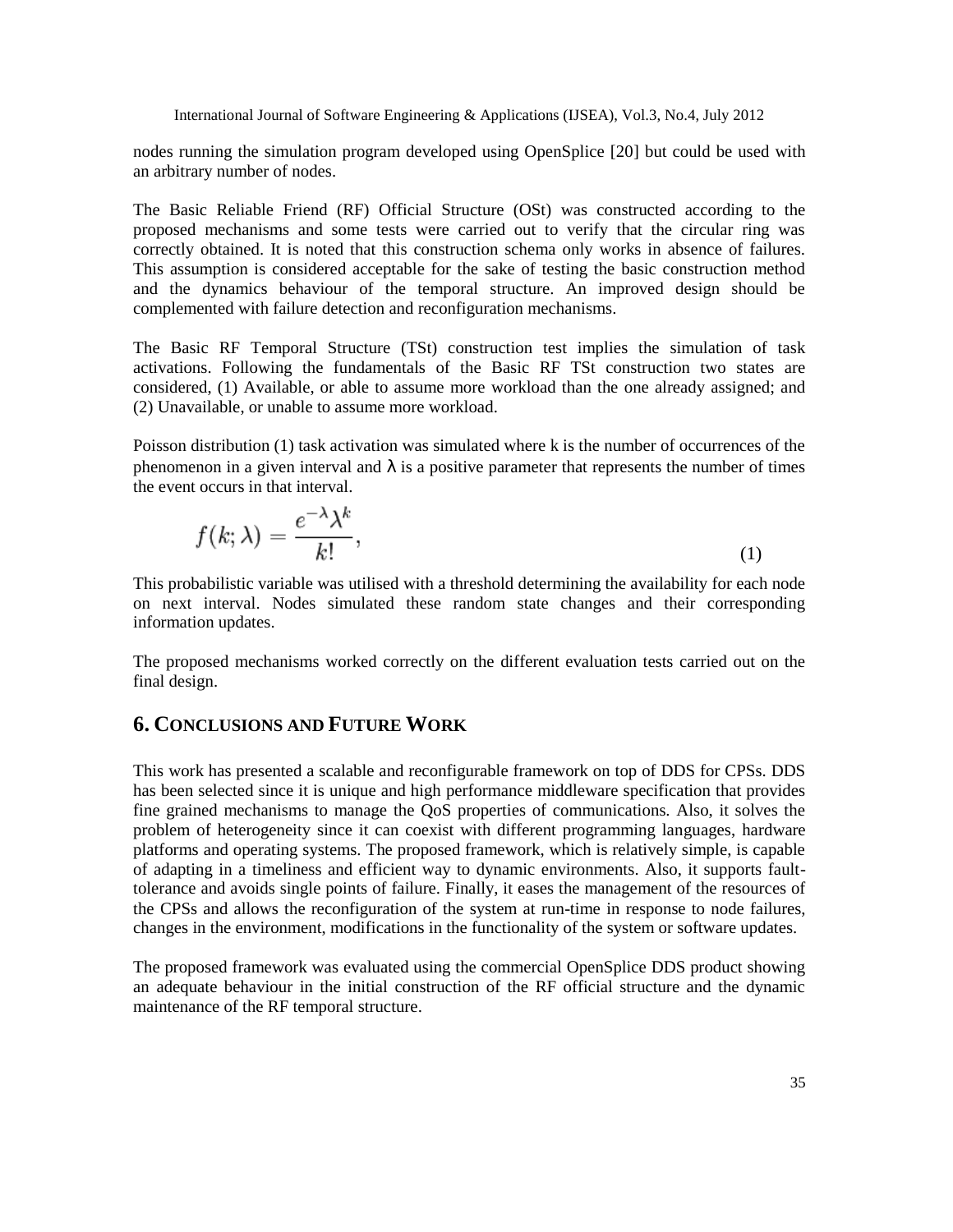The envisioned future work includes asserting the utilized bandwidth and incurred delays on distributed applications executed on embedded platforms. Also, the benefits of migrating code among computers and using redundant services will be analyzed. Finally, the capacity of detecting failures and reconfiguring the official and temporal structures are also point of future interest in this research, together with the application task data.

## ACKNOWLEDGEMENTS

This work was supported in part by the Basque Government (Saiotek) under  $\beta$ -PE11UN061 and the University of the Basque Country through the grant EHU11/35.

# **REFERENCES**

- [1] Lee, E. A., (2008) , Cyber Physical Systems: Design Challenges f, 11th IEEE Symposium Object Oriented Reallime Distributed Computing (ISORC), pp. 3689.
- [2] Shi, J., Wan, J. and Hui Suo, (2011) , A Survey of CyBaysical Systems f, Intl. Conf. on Wireless Communications and Signal Processing (WCSP),  $pD$ . 1
- [3] Wolf, W. (2009),  $Cyberphysical Systems f, Computer, Vol. 42, No. 3, pp8988$
- [4] Wu, F-J., Kao,Y-F. and Tseng, Y. (2011) From wireless sensor networks towards cyber physical systemsf, Pervasive and Mobile Computing, Vol. 7, No. 4, pp4397
- [5] Koub,,a, A. and Andersson, B., (2009) ,A Vision of Cybehysical Internetf, Proc. of the Workshop of Real-Time Networks, pp. -6.
- [6] OMG, 'Object Management Group: Common Object Request Broker Architecture: Core Specification. Version 3.0.3ƒ, March 20[04. http://www.omg](http://www.omg.org).org.
- [7] OMG, Object Management Group: Notification Service Specification. Versidrf, 1Oct. 2004. <http://www.omg.org>.
- [8] OPC foundatio[n, http://www.opcfoundation.o](http://www.opcfoundation.org/)rg/.
- [9] Jammes, F. and Smith, H., (2005) , Serviguented paradigms in industrial automation f, IEEE Trans. Industrial Informatics, Vol. 1, No. 1, pp. 620.
- [10] OASIS (2009), ,DPWS v1.1f, http://docs.oasispen.org/wsdd/dpws/wsdddpws1.1-spec.html.
- [11] OMG, Object Management Group: Data Distribution Service for Rigare Systems. v1.2 $f$ , June 2007[. http://www.omg.or](http://www.omg.org)g.
- [12] Lee, SH., Kim, JH., Kim, WT. and Ryou, JC., (201, Communication Entities Discovery in Complex CPS Systemƒ, Control and Automation, and Energy System Engineering, Communications in Computer and Information Science, Vol. 256, pp.-219.
- [13] Park, M.J., Kim, D.K., Kim, WT. and Park, SM., (2010) ,Dynamic Software Updates in Cyber Physical Systemsƒ, Intl. Conf. on Information and Communication Technology Convergence (ICTC), pp. 425-426.
- [14] Kang, W., Kapitanova, K. and Son, S., (2012) , RDDS: A REinate Data Distribution Service for Cyber Physical Sytems f, IEEE Trans. on Industrial Informatics, Vol. 8, No. 2, pp-43953
- [15] Calvo, I., de Albeniz, O.G., Noguero, A. and Perez, F. (2009) Towards a modular and scalable design for the communications of electrical protection relaysf, IEEE 35th Annual Coolndustrial Electronics, IECON, pp. 2512516.
- [16] Noguero, A. and Calvo, I., (2010) , A Framework with Proactive Nodes for Scheduling and Optimizing Distributed Embedded Systems f, EUNICE, pp-2466.
- [17] EtxeberriaAgiriano, I., Calvo, I. and Zulata, E. (2010) , Simulation of Various Candidate Selection Strategies for Migration in Distributed Systemsƒ, 16th Intl. Conf. on Soft Computing (Mendel), pp. 338-345.